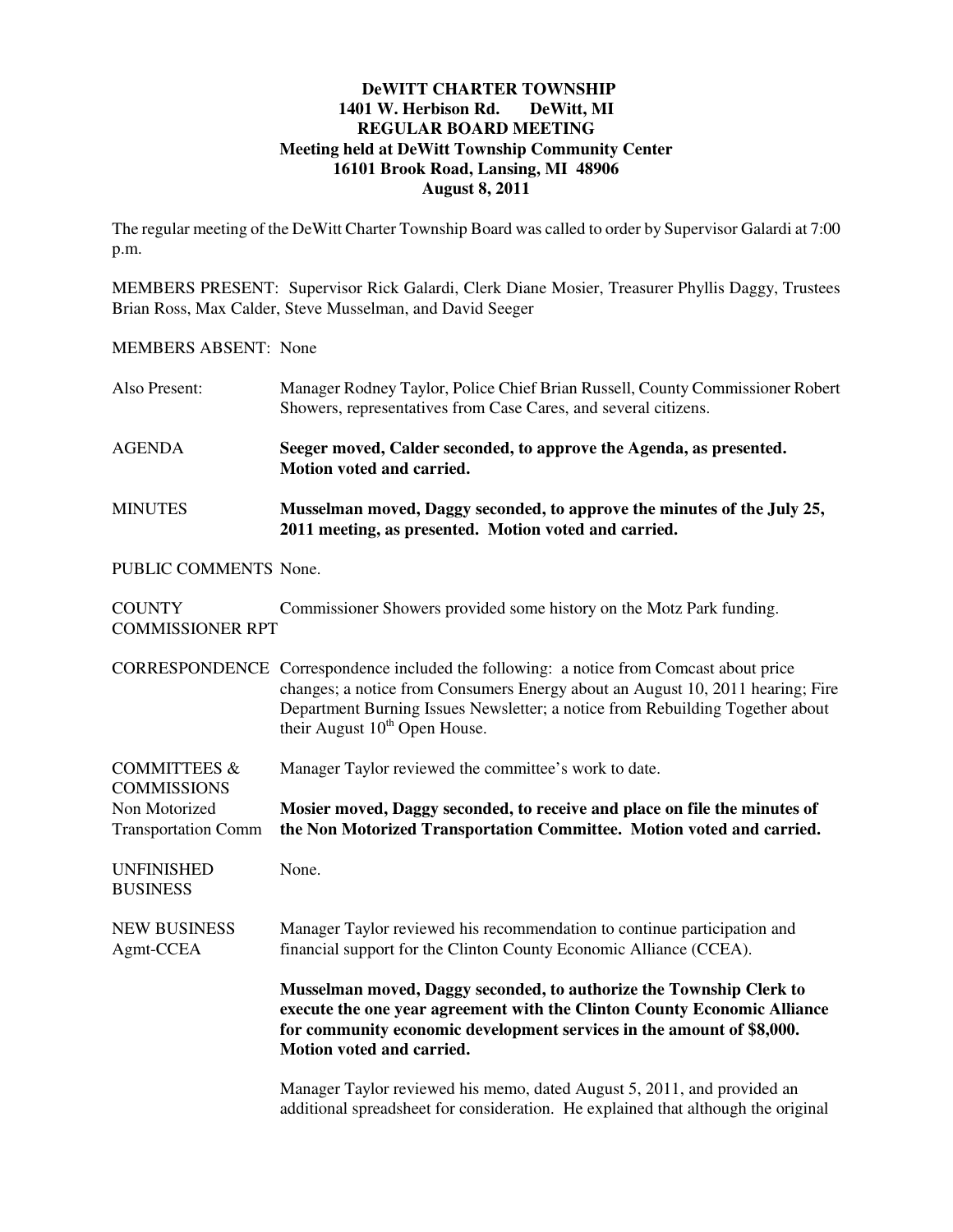Township Board Minutes August 8, 2011 Page 2

Contract for

Miracle League project budget was \$657,000, the low bid was received from Laux Construction, Field/Restrooms which now estimates the project costs at \$837,000. He noted that the overage is largely due to design changes made during the past 1-1/2 years. He explained that he has been working with Case Cares, C2AE, and Laux Construction, and that he has spoken with the State who advises that we enter into a contract with the low bidder and then do the necessary change orders to bring the project within budget. He thanked the parties involved, and reported that with the most recent cuts the net project shortfall is now at \$6,857 and Case Cares has committed to increase their initial contribution from \$50,000 to \$58,500 to cover the shortfall. He noted that although the spreadsheet shows removing the aluminum roof and the aluminum gutters for the restrooms/concession building, he is recommending that these be added back in to reduce maintenance costs and increase useful life.

> There was lengthy discussion regarding the cuts to the project. Case Cares representatives committed to continued fundraising with the hope that some of the items removed can be added back into the project.

> Supervisor Galardi indicated that Manager Taylor will continue to work with the numbers, but awarding the bid this evening will keep the project on schedule for a projected completion in the spring of next year.

 Laux Construction representatives indicated that they need to begin work immediately to meet upcoming deadlines, but they will continue to work with the Township to adjust the scope of work as funds allow.

 **Musselman moved, Ross seconded, to authorize the Township Clerk to execute an agreement with Laux Construction in the amount of \$732,800 for the construction of the Miracle League Field and Concession/Restroom Facility with subsequent change orders as shown on the Laux Construction Schedule of Values. Motion voted and carried.** 

 **Mosier moved, Calder seconded, to increase the Township's share of the project from \$212,800 to \$224,600 to cover the cost of a steel roof and aluminum gutters. Motion voted and carried.** 

There was general agreement to move forward with this regionally beneficial project. All present thanked Manager Taylor for his diligence in getting the grant funding for this project, and his hard work to bring the project within budget. It was noted that without his efforts, this project would likely not have happened for several more years.

Codification Ord 261 Clerk Mosier explained that after the appropriate Board actions and publications, First Reading the Township's new Codified Ordinance will become effective. She also explained the online service which will be available to staff and the public.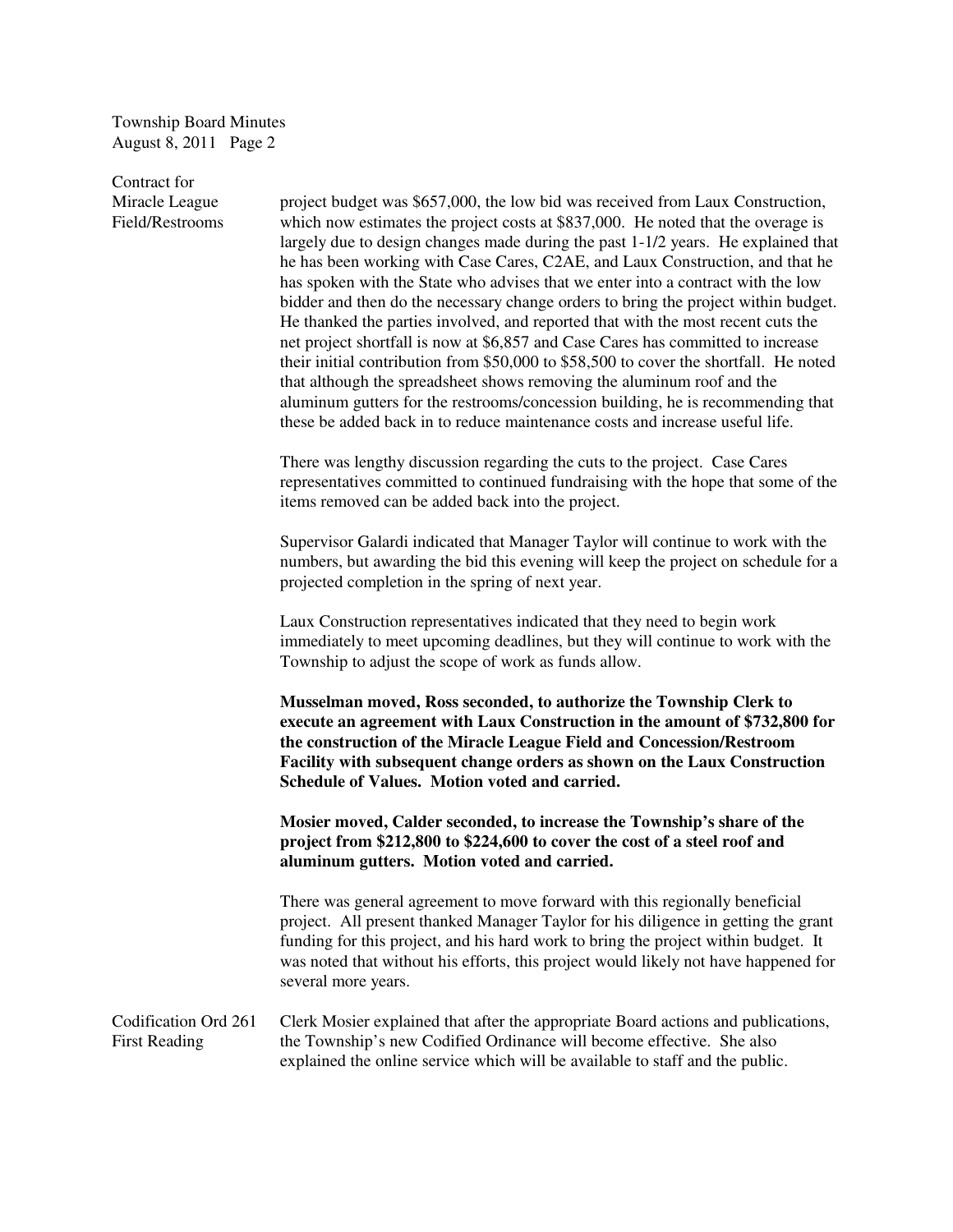|                                                       | Calder moved, Daggy seconded, to approve Codification Ordinance 261 on<br><b>First Reading.</b>                                                                                                                                                                                                                                                                                                                                                                                                                                                                                                                                   |
|-------------------------------------------------------|-----------------------------------------------------------------------------------------------------------------------------------------------------------------------------------------------------------------------------------------------------------------------------------------------------------------------------------------------------------------------------------------------------------------------------------------------------------------------------------------------------------------------------------------------------------------------------------------------------------------------------------|
|                                                       | AYES: Ross, Calder, Daggy, Mosier, Galardi, Seeger, Musselman<br><b>Motion carried.</b><br><b>NAYS: None</b>                                                                                                                                                                                                                                                                                                                                                                                                                                                                                                                      |
| Employment/<br>Rec/Fire Department                    | Ross moved, Calder seconded, to hire Christopher Ripley as a Paid-on-Call<br>Firefighter/MFR at will employee pending completion of an employment<br>physical. Motion voted and carried.                                                                                                                                                                                                                                                                                                                                                                                                                                          |
| Joint DeWitt School/<br>City/Township Mtg             | Manager Taylor initiated discussion regarding a proposed joint meeting with the<br>DeWitt School Board, DeWitt City Council, and the DeWitt Township Board.<br>Topics for discussion were suggested, but the September $27th$ proposed date will<br>not work. Manager Taylor will continue to work with the DeWitt City Manager to<br>schedule this meeting.                                                                                                                                                                                                                                                                      |
| Set Annual<br>Streetlighting<br><b>Public Hearing</b> | Seeger moved, Musselman seconded, to schedule the public hearing to hear<br>comments relative to the annual assessment of streetlighting costs for<br>Monday, September 12, 2011, at 7:00 p.m. at 1401 W. Herbison Road,<br>DeWitt, MI and authorize the Township Clerk to take care of the<br>appropriate public notices and mailings. Motion voted and carried.                                                                                                                                                                                                                                                                 |
| <b>VOUCHERS</b>                                       | Calder moved, Musselman seconded, to approve General Operating Fund<br>Vouchers 58806-58868, and Tax Fund Vouchers 7394 - 7408. Motion voted<br>and carried.                                                                                                                                                                                                                                                                                                                                                                                                                                                                      |
| <b>REPORTS &amp;</b><br><b>COMMENTS</b>               | Manager Taylor reminded the Board of the upcoming Case Cares/Miracle Field<br>fundraisers.                                                                                                                                                                                                                                                                                                                                                                                                                                                                                                                                        |
|                                                       | Treasurer Daggy commented positively on the Miracle Field project.                                                                                                                                                                                                                                                                                                                                                                                                                                                                                                                                                                |
|                                                       | Supervisor Galardi reported that he recently did a student interview, and it was a<br>very beneficial process for both the student and himself.                                                                                                                                                                                                                                                                                                                                                                                                                                                                                   |
| <b>COMMENT</b>                                        | EXTENDED PUBLIC Brian Byers, 1250 W. Stoll Road, introduced himself as a resident, local teacher,<br>and DeWitt High School's Cross Country and Wrestling Coach. He stated that he<br>and his wife have an interest in partnering with DeWitt Township to open a camp<br>ground within the Township. He noted that his wife has an educational<br>background in campground design, and that they have identified a couple of sites<br>within the Township that might work for camping. He stated that there is nothing<br>in the area that families can utilize for overnight camping, and he believes that<br>there is a demand. |
|                                                       | There was a lengthy discussion regarding possible Township owned property that<br>might work for local families to overnight camp. Byers will continue to                                                                                                                                                                                                                                                                                                                                                                                                                                                                         |